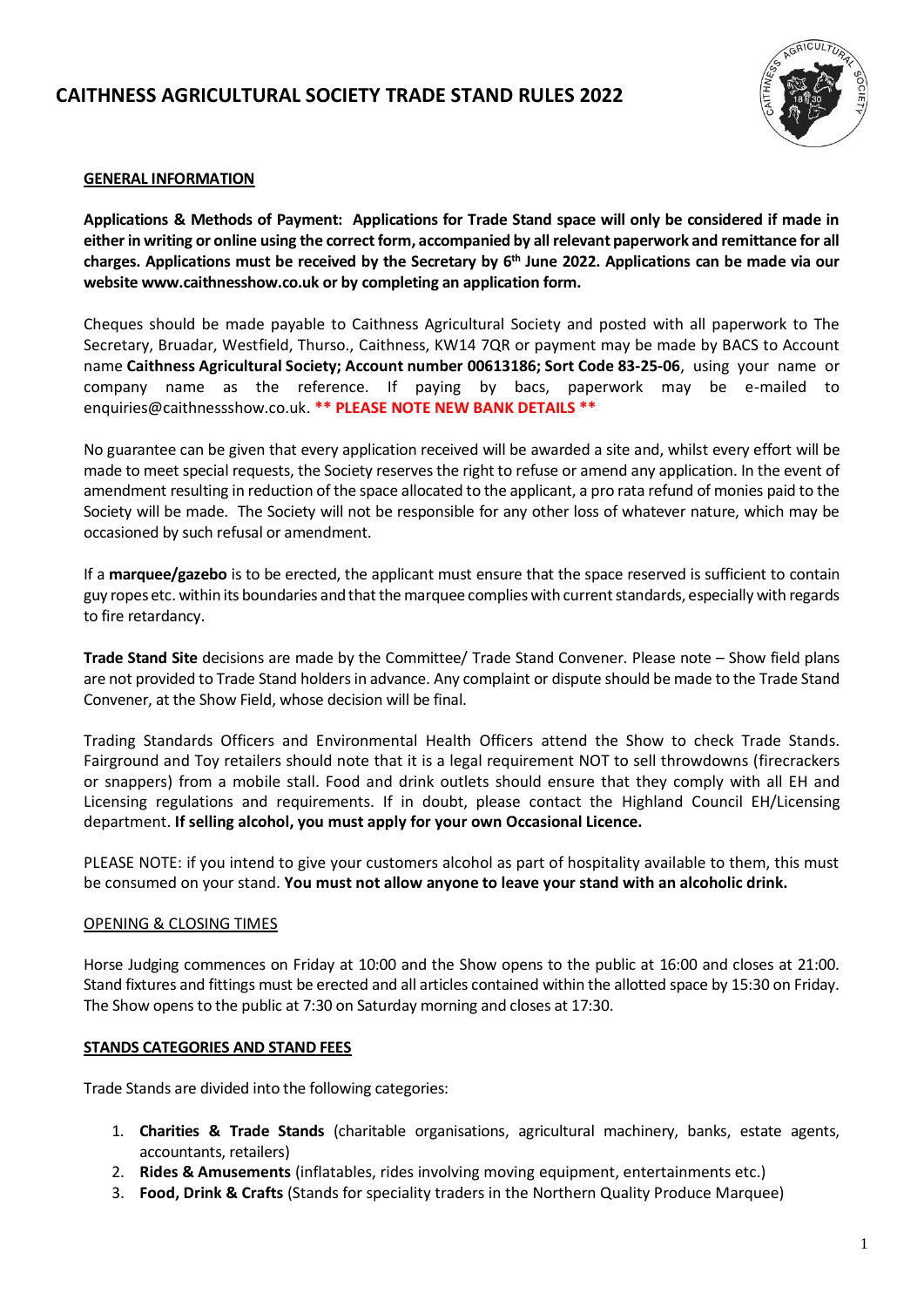Charges for stands are dependent on type and size - see application forms for details. Please state the exact dimensions of your stand to help us plan the show layout to best the advantage and ensure you complete the correct form and pay at the correct rate.

#### **INFORMATION REQUIRED WITH EACH APPLICATION FORM**

**Description of Exhibits:** Please provide a brief description of your stand/what you will be selling. All types of goods/items to be sold must be detailed on your application form.

#### **Livestock: You may be required to provide suitable hand-washing facilities (further information on request).**

# **DOCUMENTATION REQUIRED WITH APPLICATION FORMS**

**Risk Assessment**: All applications must be accompanied by a completed RISK ASSESSMENT FORM. This should cover what risk there is to those setting up trade stands and to members of the public before, during and after the show. Guidelines are provided to help you complete your own assessment – your risk assessment must be tailored to your own stand. Although downgraded to guidelines, please also note any covid related risks.

**The Highland Council PEL Vendors Checklist**: Please ensure this form is completed and returned with your application. We must supply this to the Highland Council in advance of the event.

**Insurance:** A copy of your current **PUBLIC LIABILITY** insurance must accompany your application (**NOT** Employers Liability). If your insurance is due to be renewed before the Show, please state renewal month on application form – there is no need to supply a copy of Insurance that will be invalid by Show day.

**Declaration of Operational Compliance:** All relevant rides and amusement operators must supply either a copy of the DOC or their current ADIPS or DOC number for each piece of equipment.

**Promotional Materials:** Caithness Agricultural Society will promote your attendance at the show via our websites, we may also post about your attendance on social media. Information, a high-resolution company logo and highresolution photographs will assist with this, however this is optional.

#### **ADMISSION TICKET ALLOCATION**

Trade Stands - 1 admission ticket for every 6 metres of frontage Charity Stands – 1 admission ticket for every 3 metres of frontage NQPM Exhibitors – 2 admission tickets per stand

Additional admission tickets may be purchased at a reduced cost of £8 each – see application forms.

# **HEALTH & SAFETY**

Please see our Trade Stand Safety Policy so you are aware of Caithness Agricultural Society regulations.

A Risk Assessment must be completed and returned with your stand application form.

# **No vehicles shall be moved on the Show Field within the following times: Friday between 15:45 and 21:00 and Saturday between 8:00 and 17:30.**

#### **SET UP & BREAK DOWN INFORMATION**

All Trade Stands must provide their own fire extinguisher. The name and address of the stand holder must be displayed on each stand (this is a requirement of our licence).